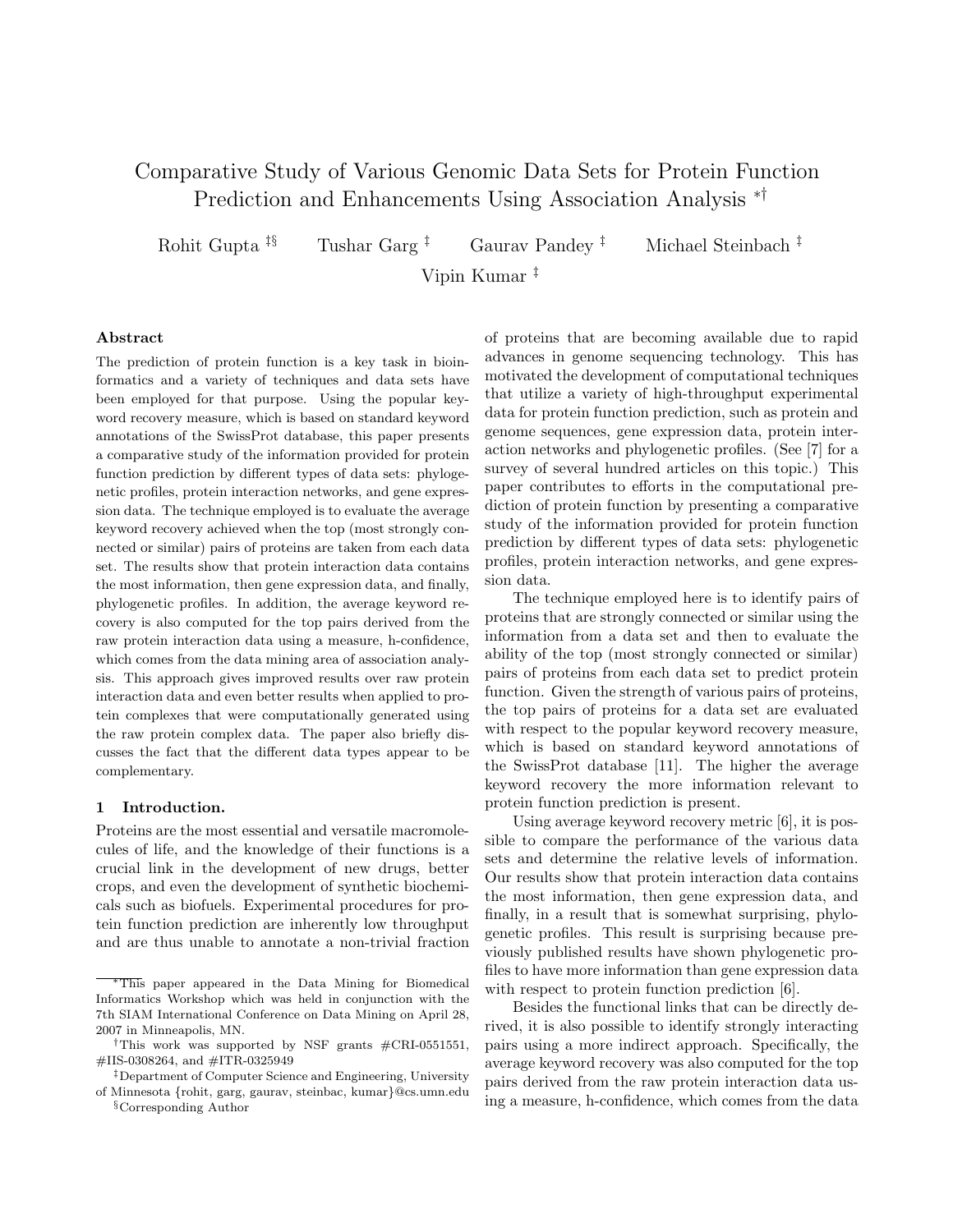mining area of association analysis [8]. This approach gives improved results over raw protein interaction data and even better results when applied to protein complexes that were computationally generated using the raw protein complex data [3]. This result also emphasizes the importance of the processing of the data to extracting the maximum amount of information.

We believe that our work has the following significant contributions:

- 1. Owing to the importance of the knowledge of protein function, several approaches have been proposed in the literature for predicting protein function from a variety of biological data types, such as protein interaction networks, gene expression data and phylogenetic profiles, as well as a combination thereof [7]. Past studies have indicated that phylogenetic and expression profiles, which provide information at the level of individual proteins, generally have comparable power for predicting protein function, with the former slightly outperforming the latter [6, 9]. On the other hand, interaction networks provide information at a more global level, so that the direct and indirect interactions between proteins can be used to infer functional knowledge about proteins more accurately [6, 5]. Thus, although these studies provide an implicit understanding of the relative capabilities of the different data sets and their sources, there have not been any studies that compare these capabilities for function prediction explicitly. In this paper, we attempt to fill this gap by explicitly comparing the potential of a diverse variety of biological data sets, namely microarray data, phylogenetic profiles, protein interaction networks and protein complexes for the function prediction task.
- 2. Traditional methods for the inference of function from protein interaction networks involve the representation of the network as a graph consisting of proteins represented as nodes and interactions as edges, and the subsequent application of one or more of neighborhood-, global optimization- and clustering-based techniques [7]. However, a new successful category of approaches involves the representation of the set of interactions and complexes as a binary matrix and applications of techniques from the field of association analysis to extract dominant groups of proteins, which are hypothesized to represent functional modules [12, 4]. In particular, the concept of the hyperclique pattern [13] has been shown to produce very pure functional modules with respect to the Gene Ontology [12]. In this study, we show that the simple application

of just pairwise hypercliques leads to significantly more accurate inference of protein function as compared to those obtained using some simple graphbased approaches. Thus, we illustrate the potential of hypercliques in particular, and association analysis in general, for the analysis of biological data.

## 2 Data Sources.

We use the following genomic data for the task of protein function prediction on a global scale.

## Protein-protein interaction data

High-throughput protein-protein interaction data of yeast Saccharomyces cerevisiae is taken from [3]. This comprises of 6228 unique interactions among 2372 proteins.

## Protein complex data

The protein complex data is taken from [3]. These protein complexes are computationally obtained from raw protein interaction data using the TAP-MS (tandem affinity purification with mass spectrometry) approach. Even though individual protein complexes may not provide explicit information about physical interactions, they provide information about functional relationships.

#### Microarray gene expression data

We considered two gene expression data sets for this study. [10] has time series of 4 experimental conditions for all the genes in budding yeast, making it effectively a matrix of  $(6178 \times 74)$ . We call this data GE:Spellman. Another expression data that we have used in this study is constructed by the combination of several well-known data sets available for yeast. This microarray data set, called GE:Barkai in this study, consists of a total of 1011 experimental conditions for 6206 genes [1].

# Phylogenetic profile data

The phylogenetic profile of a protein is essentially a bit vector that encodes for the presence or absence of that protein in various organisms. For this study, we used the phylogenetic profile data for all the proteins of yeast constructed using the genomes of 59 different organisms [2].

#### SwissProt keywords

For evaluation purposes, we used keyword annotations of all the proteins from the SwissProt database [11]. In all, there are 368 keywords assigned to yeast proteins. We omitted one of the keywords 'Complete Proteome' as this was present in all the proteins.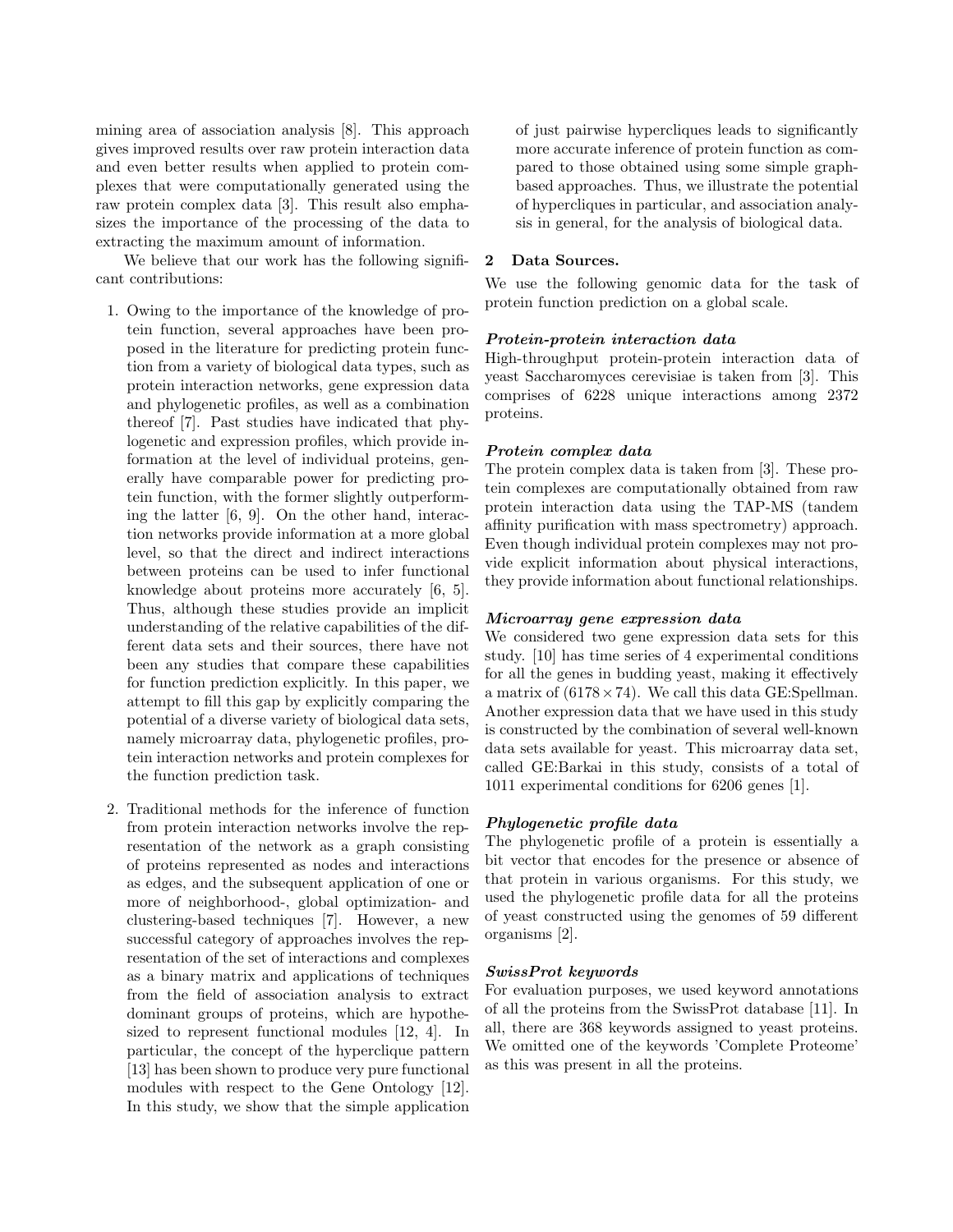#### 3 Methods.

Our general approach involves constructing weighted graphs in which nodes represent proteins and the weight between any two proteins in the constructed graph is the value of the similarity (according to the measure used) between the corresponding two proteins. We then generate several subgraphs from this weighted graph by preserving only those links whose weight is more than specified similarity threshold. Generally speaking, for a higher threshold, the constructed subgraph has stronger links and fewer proteins and vice-versa. If the threshold were fully relaxed, the constructed subgraph would be same as the original weighted graph. Below we discuss how we constructed weighted graphs for the different data sets we used in this study.

#### Gene Expression Data

To build a graph using all possible co-expressed protein pairs based on gene expression data, we used the Pearson correlation coefficient to measure the association of each possible protein pair.

## Phylogenetic Profiles

To build a graph using all possible protein pairs that co-evolved together based on the phylogenetic profiles, we used the mutual information measure, as suggested by [2].

#### Weighted Protein-Protein Interaction Data

We build a graph using the known interaction weights between each pair of proteins [3].

# Derived Graphs Using Protein Interaction and Protein Complex Data

We derive two more graphs from protein interaction data and protein complex data using an indirect measures of the strength of the association of a pair of proteins, namely, h-confidence [13]. This measure was used for finding functional modules in protein complex data [12], where functional modules are groups of proteins that are likely to have similar functions. Full details of h-confidence and its associated hyperclique pattern are provided in [12] and [13]. However, we provide a brief explanation here.

Consider a set of protein complexes, which can be regarded as sets of proteins. This data can be represented as a binary matrix, where the rows represent complexes and the columns represent proteins. Specifically, each row contains a 1 in precisely those columns representing the proteins that belong to the complex corresponding to that row. For a pair of items, the h-confidence of a pair of proteins is just the number of times they appear together divided by the maximum

number of times that one of the proteins occurs by itself. The h-confidence of a set of items is between 0 and 1. It is close to 1 if proteins mostly occur together and close to 0 if they often occur without one another. Although the starting binary matrix can be a set of protein complexes, we can also use the raw protein interaction graph as well. In both cases, we build subgraphs using all pairs with an h-confidence above a certain level. Different subgraphs are generated by using different h-confidence levels.

#### Evaluation

The subgraph generated by each data set was evaluated using keyword recovery, based on standard keyword annotations of the SwissProt database [11]. More specifically, the widely used keyword recovery metric was applied. This metric was introduced by [6] and is defined by the following equation:

$$
KeywordsRecovery = \frac{1}{A} \sum_{i=1}^{A} \sum_{j=1}^{x} \frac{n_j}{N}
$$

where A is the total number annotated protein,  $x$  is the number of keywords associated with the ith protein, N is the total number of keywords associated with the neighbors of the *i*th protein, and  $n_i$  is the number of keywords from neighboring proteins match the jth keyword of the ith protein.

Informally, the keyword recovery of a specified protein is just the fraction of the keywords of its neighbors (not eliminating duplicates) that are also keywords of the specified protein, and the overall keyword recovery is just the average of the individual keyword recoveries. The maximum possible value is 1, and the minimum is 0. Use of this measure for evaluation requires eliminating proteins without any SwissProt keyword.

The motivation for the keyword recovery metric is the following: If protein function for an unlabeled protein is predicted as a set of the keywords of its neighbors, then keyword recovery serves as a measure of the quality of that approach. Of course, more sophisticated approaches are possible, but the keyword recovery measure is simple and provides an easily understood metric of the amount of information related to function prediction that can be found in a data set or a portion of a data set.

The keyword recovery measure is applied to the weighted graphs defined above. The weights on the edges of these graphs are not used in the computation of the keyword recovery, but can be used to select a subgraph, e.g., by eliminating edges with low weights. Indeed, as is shown below, those graphs with higher edge weight typically yield higher keyword recovery scores.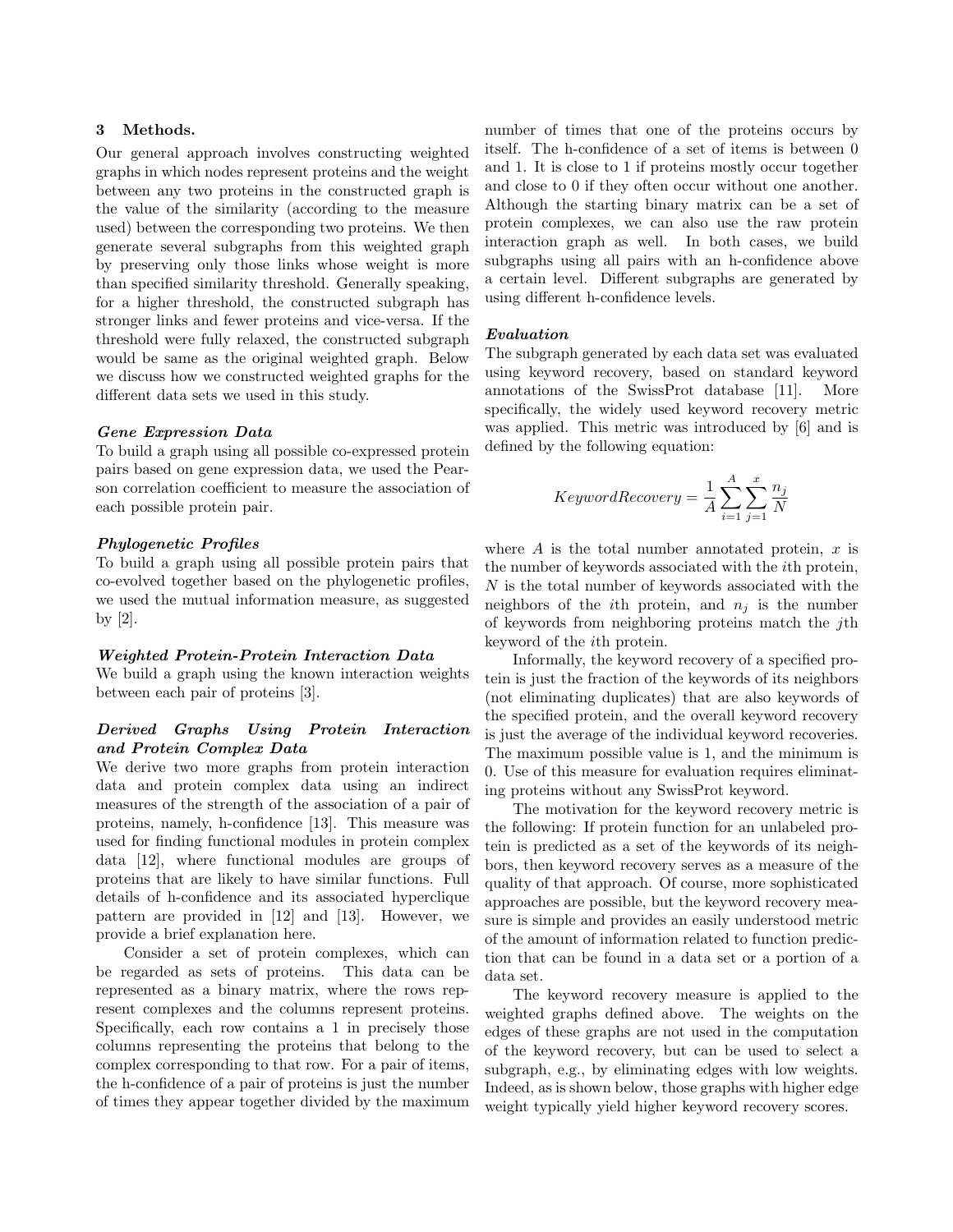

Figure 1: Performance of different biological data sets for yeast protein function prediction

#### 4 Results and Discussion.

Figure 1 shows the performance of the different data sets for the prediction of protein function evaluated using the SwissProt keyword recovery methodology described earlier. This figure plots the average keyword recovery against the corresponding number of proteins for which predictions can be made at that value of recovery, for each of the graphs generated from the original data sets. However, before we discuss these results in more detail, it is important to note that graphs for the protein interaction and protein complex data sets are limited by the number of proteins (2372 in protein interaction data and 2450 proteins in protein complex data), while gene expression and phylogenetic profiles are available for nearly all the yeast proteins.

It is easy to see that it is better to have a plot closer to the top-right corner in Figure 1, because this indicates that a large number of proteins can be annotated at any level of keyword recovery. More specifically, following important conclusions can be made from these plots:

1. Phylogenetic profiles seem to perform the worst among all data sets in terms of keyword recovery. In particular, both the gene expression data sets outperform the phylogenetic profile data set. Even though this result does not match those reported by earlier studies [6, 9], it should be noted that the expression data sets we used are richer than those used earlier. Also, using all SwissProt keywords, we were able to reproduce almost exactly the results of [6] for phylogenetic profiles, which indicate that these profiles do not contain abnormally spurious information.

2. Even for the same type of data, results may vary widely for different data sets. This can be observed in our results for gene expression data, where the 'GE:Barkai' data set clearly outperforms the 'GE:Spellman' data set in function prediction. This difference may explain why different studies on gene expression are targeted towards understanding proteins that belong to different sets of functional classes. In such a case, the protein function prediction accuracy over all functional classes may not provide a meaningful conclusion. This factor may have led to the above difference in performance since the 'GE:Spellman' data set is not rep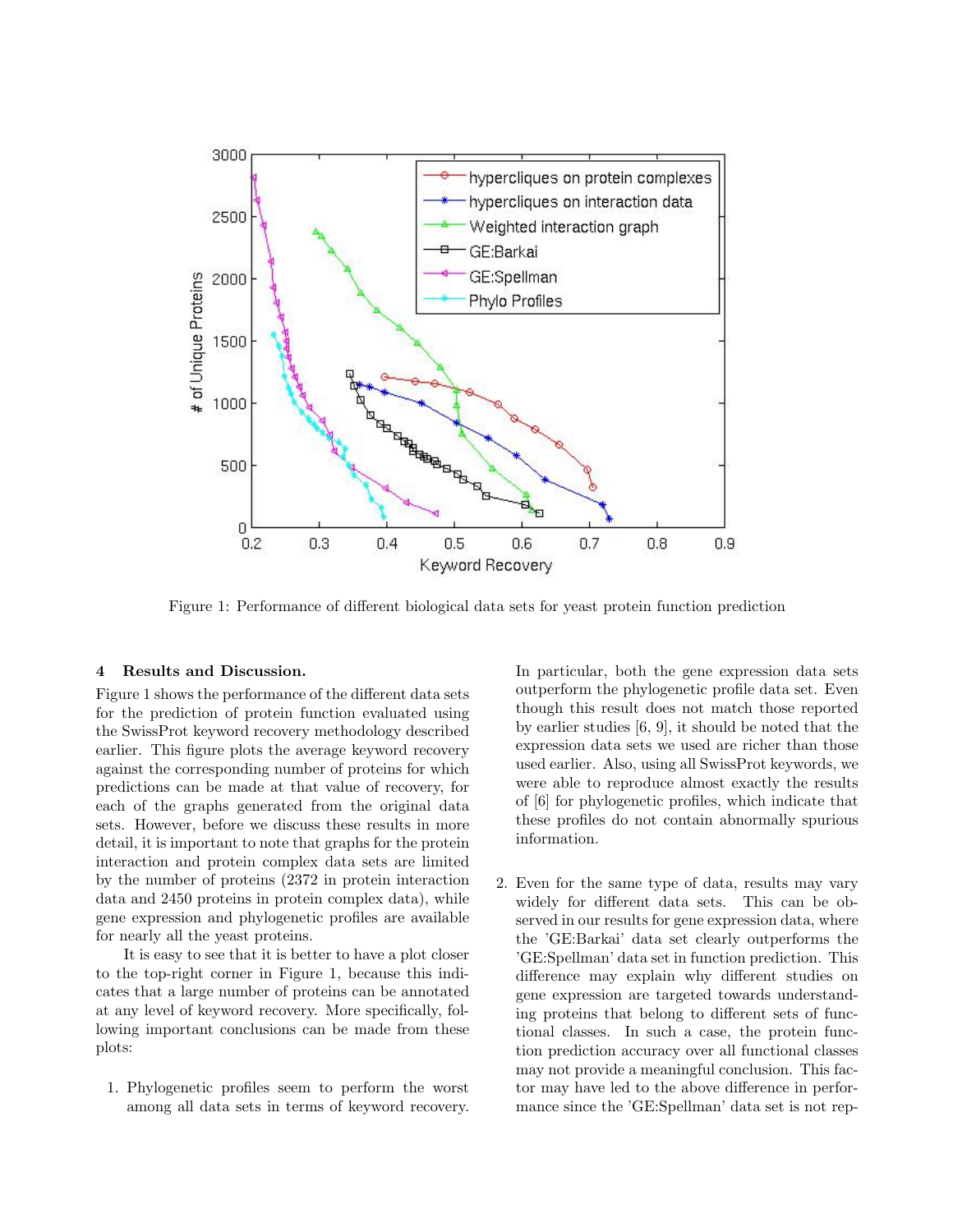resentative of all the functional classes of yeast. On the other hand, these results show merit of using a comprehensive gene expression data set, such as 'GE:Barkai' for predicting protein function.

- 3. Weighted protein interaction graphs substantially outperform both gene expression data and phylogenetic profiles in recovering a larger number of proteins at a substantially high keyword recovery. For instance, at a reasonable recovery threshold of 0.5, predictions could be made only for 428 proteins using the 'GE:Barkai' data set, while the corresponding number for interaction data was 1102, which is significantly higher. This result confirms the greater power of interaction data for protein function prediction.
- 4. Interestingly enough, keyword recovery performance on the graph derived from protein interaction data using h-confidence measure is much higher than that obtained from the raw weighted interaction graph. Moreover, the sets of protein pairs identified using the simple protein interaction network and the h-confidence measure are significantly complementary (more than 75%) to each other.
- 5. Finally as shown by the plot, functionally linked protein pairs derived from protein complex data using the h-confidence measure have the best performance for a keyword recovery threshold of about 50% or more. This may be attributed to the rich functional information in the protein complex data, which is missing in the raw protein interaction network. Assuming that all the proteins in a complex are functionally linked to each other, protein complexes have a keyword recovery of only 0.20 is obtained from all the complexes. This result indicates that although protein complexes by themselves are sufficiently stable, it is important to identify functionally coherent groups of proteins within complexes. Moreover, the set of functional links obtained from these two approaches are also substantially complementary to each other.

Finally, it is also important to check that the protein pairs that we have identified are not found to be functionally coherent just by random chance. For this, we performed a random trial with weighted protein-protein interaction data. We randomize the interactions while maintaining the total number of proteins and interactions among them in the protein-protein interaction matrix. Using the same keyword recovery analysis, we obtain a recovery of 0.11, which is much lower than the performance of all other data sets. This indicates the

potential of the protein pairs that we have identified either by using the weights on the interaction edge or by using the hyperclique patterns in inferring protein function.

# 5 Conclusion and Future Work.

In this study, we systematically compared the performance of various biological data sets, namely protein complexes, protein-protein interaction, gene expression, and phylogenetic profiles, with respect to the task of predicting functions of yeast (Saccharomyces cerevisiae) proteins. Using a keyword recovery approach based on SwissProt keyword annotations of yeast proteins, our results suggest that the hypercliques derived from the protein complex data set consistently outperforms other data sets in protein function prediction. The relatively poor performance of phylogenetic profiles, especially with respect to expression profiles, was somewhat unexpected, but to our knowledge other such comparisons have not utilized such a comprehensive expression data set.

Moreover, results on protein-protein interaction and protein complex data suggest that pairwise hyperclique patterns not only provide complementary information to the raw physical protein interactions but also improve the accuracy by which a protein function can be inferred. It is noteworthy that the best results are obtained with pairwise hyperclique patterns derived from protein complexes, which were in turn derived from the raw protein interactions.

There are several important tasks for future work. One task is to extend our analyses to more data sets. In particular, the two gene expression data sets used show markedly different performance, and we plan to investigate different types of expression data. Also, it is important to investigate the effect of different similarity measures on the results. There may be different measures (and in some cases preprocessing schemes) that will yield even better results. The use of evaluation measures other than keyword recovery may also impact results and we propose to extensively evaluate this issue. Furthermore, there are a number of different ways to combine the results of different data sets and we plan to investigate various strategies for that task. Finally, we will investigate whether the approach based on defining the similarity of pairs of proteins in terms of h-confidence (or some other association measure) will also give improved results for phylogenetic and expression data.

# References

[1] Bergmann S., Ihmels J. and Barkai N., 2003. Iterative